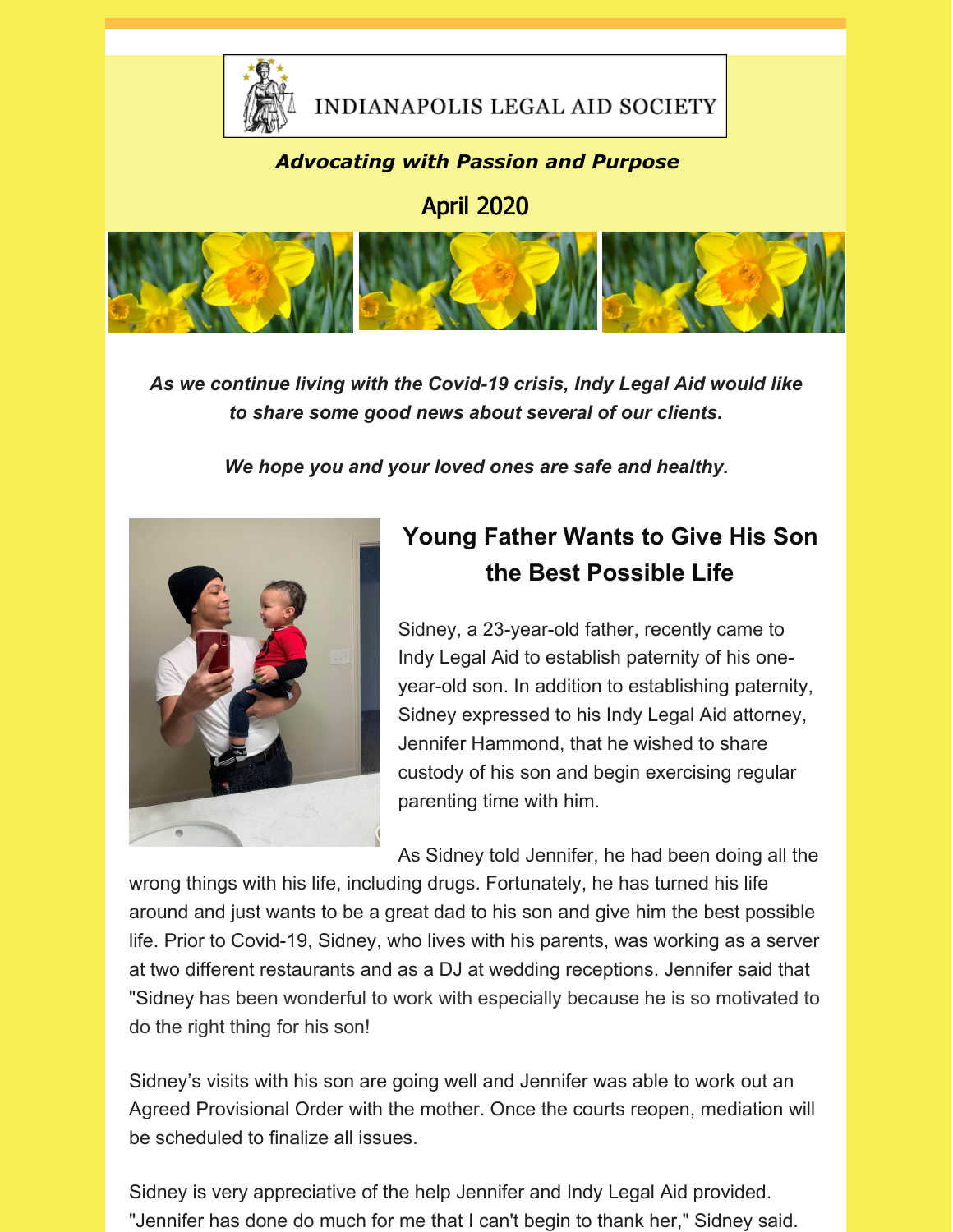"Without her, I wouldn't be seeing my son right now."

### **Assistance with End-of-Life Documents Puts Client's Mind at Ease**

"Mabel" is 73-years-old and has chronic obstructive pulmonary disease, or COPD, along with a heart condition. Like so many of the



senior citizens in our community, Mabel has been very worried lately about becoming ill or dying if she contracts COVID-19 in light of her increased risk factors. Her husband and her only child are both deceased, and Mabel's income consists of Social Security and a small monthly survivor's benefit. Mabel decided to update the Will she'd made prior to her daughter's death almost 15 years ago, but because of her limited funds paying an attorney wasn't an option. So she called Indy Legal Aid to see if we could help her update her Will.

Although they couldn't meet in person, Mabel and Deetta Steinmetz, her Indy Legal Aid attorney, discussed Mabel's concerns over the telephone. Mabel told Deetta that she's been feeling burdened because she wants to make sure that her belongings go to her granddaughter, and she wants her best friend to have the ability to easily take care of her personal business and pay her bills if she becomes incapacitated. Finally, Mabel wanted to make her wishes known regarding who would serve as her Health Care Representative and how her Representative should handle decisions about life-prolonging measures if she's unable to communicate or make those decisions herself. After discussing Mabel's goals with her, Deetta suggested that Mabel consider additional end-of-life planning documents beyond just a Will to help put her mind at ease during this frightening time.

Deetta explained the needed documents to Mabel, and Deetta is now in the process of preparing end-of-life planning documents for Mabel including a Will; Living Will; Durable Health Care Power of Attorney and Appointment of Health Care Representative; and a General Durable Power of Attorney, along with other minor ancillary documents. Mabel is relieved that she is getting these documents prepared and will have her affairs in order in the near future

#### **Indy Legal Aid Helps Great-Grandmother with Guardianship Issues**

"Betty" is a great-grandmother who has lovingly raised three generations of her family: children, grandchildren and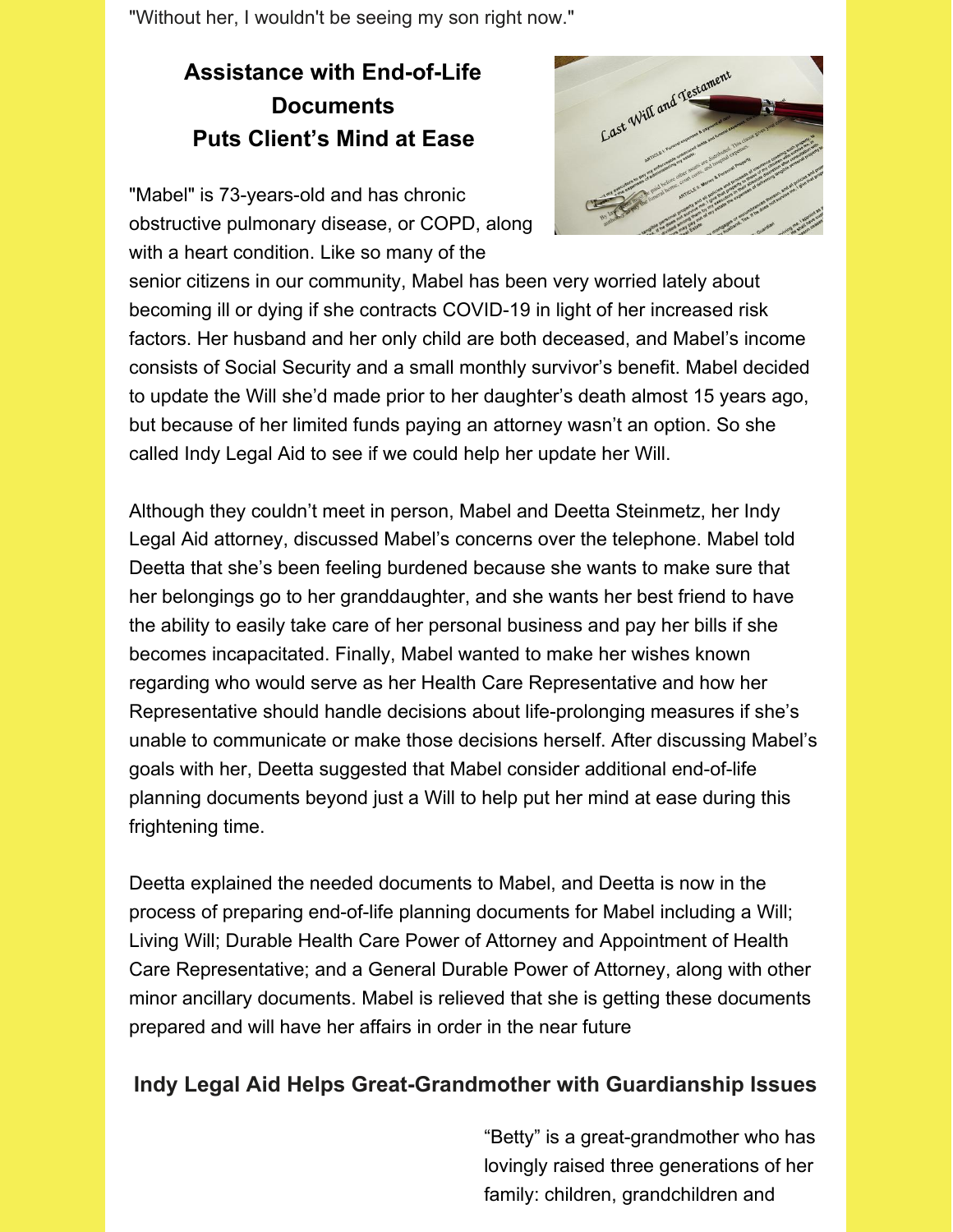

great grandchildren. Indy Legal Aid has been involved in helping Betty for thirteen years with her guardianship and family law issues. In 2007, an Indy Legal Aid attorney first worked with Betty to establish guardianship over two of her great-grandchildren. In 2015, Indy Legal Aid attorney Rick Dyer worked with Betty to establish

guardianship over two additional great-grandchildren.

Betty returned to Indy Legal Aid this February to terminate two greatgrandchildren's guardianships, because they have begun living with their mother, who is Betty's granddaughter. Those two children are now older, in school and very happy, according to Betty. Betty also requested that the court declare one of her great-grandchildren, who is serving in the military, emancipated. Finally, Betty wished to maintain guardianship over her six-year-old great-grandchild, who was drug addicted at birth and has lived his entire life with Betty.

Even with the many constraints due to Covid-19, Linda Thrapp, Indy Legal Aid attorney, was able to get all of Betty's documents prepared, signed, notarized, returned, and e-filed since March. The guardian and the mother worked together and signed an agreed entry, which was filed with the court. In early April, Indy Legal Aid received orders from the court that they agreed with the filings and issued rulings without a hearing.

Betty was thrilled with Linda's help that resulted in the successful conclusion of four guardianship cases in a very short period of time, not to mention, a very difficult time.

# **Volunteer Opportunities**



Indy Legal Aid has a number of volunteer opportunities for attorneys, students, and the general public. For attorneys, we have pro bono cases, internships for students, and our spring and fall events, along with light office work.

For more information, click **[here](https://www.indylas.org/volunteering)**[.](https://www.indylas.org/volunteering)